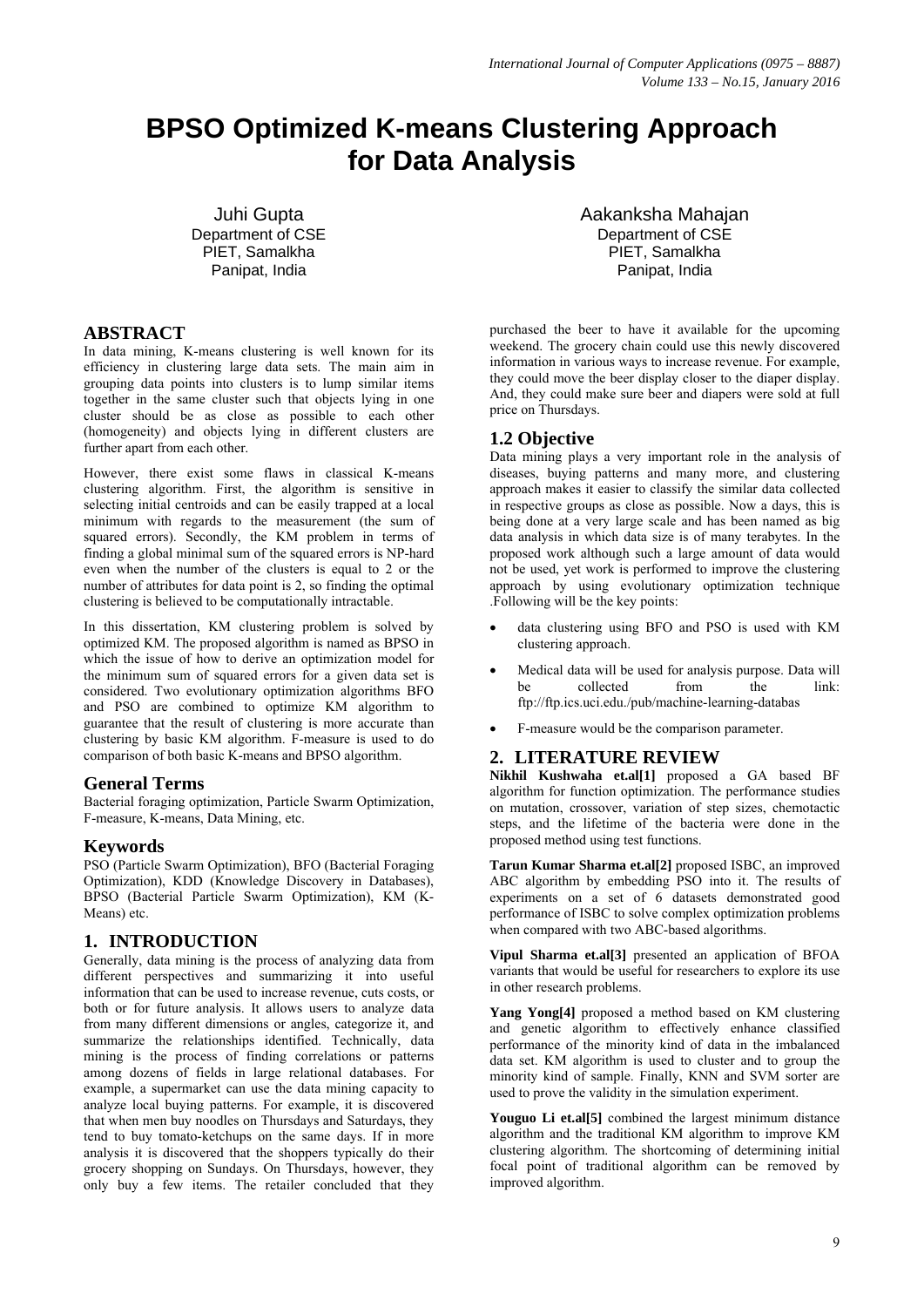**Sunita Sarkar et.al[6]** described a brief survey on PSO application in data clustering. PSO has emerged as a replacement to more conventional clustering techniques. PSO is a stochastic algorithm that mimics the capability of swarm that is both cognitive and social behavior. Data clustering with PSO algorithms showed good results in a wide variety of realworld data.

**Gautam Mahapatra et.al[7]** presented an alternative form of the recursive equation of Runge-Kutta method. The work showed how the bio-inspired BFOA, which is a mimicry of common type of bacteria like E. Coli, can be used to solve system of equation with rank less than or equal to n.

**Hlaudi et.al[8]** contributed in solving novel practical problems by the use of a hybrid system such as BFOA. The research result showed prediction accuracy of 99%.

**Ibrahim M.El-Hasnony et.al[9]** concerned on the most famous KM clustering approach which has some limitations such as local optimal convergence and initial point understanding. To overcome the problems of firefly, Hybrid KM with GA/PSO is proposed. The hybrid algorithm is compared with the standard GA and PSO approaches. Experimental results showed that the proposed method reduced the limitations and improved accuracy rate.

**Khalid Raza et.al[10]** clustered five different kinds of cancer datasets into different clusters with the help of four popularly used clustering algorithms and it was noticed that as per analysis there is no common learning algorithm that can give the best results in all types of different cancer datasets.

Poonam Sehrawat et.al<sup>[11]</sup> proposed a new efficient algorithm for mining interesting and understandable association rules in single scan without using the minimum support and the minimum confidence thresholds. The approach is implemented on Microsoft Visual Studio 4.0 to prove the practical significance of the proposed approach.

**Sanjay Tiwari et.al.[12]** proposed algorithm by combining distance function and genetic algorithm. It was observed that when the distance weight was modified new rules in large numbers were found. This implied that when weight is solely determined through support and confidence values, there becomes a high chance of eliminating interesting rules.

**P.Kalyani et.al[13]** included three main practical issues: Generating huge amounts of heterogeneous data daily, Handling noisy and incomplete data, compute intensive tasks. The data mining techniques such as Fuzzy association rules and neural network techniques are proposed.

**P.Ramachandran et.al[14]** used data mining technology to identify potential cancer patients. The data was clustered using KM clustering algorithm. The research helped in preventing cost and time loss by detection of a person's predisposition for cancer before going for clinical and lab tests.

**Sandeep U.Mane et.al[15]** presented an efficient hybrid evolutionary optimization algorithm PSO-ACO by combining PSO and ACO for optimally clustering *N* object into *K*  clusters. The results showed that the proposed evolutionary optimization algorithm is robust and suitable for handing data clustering.

**Amin Rostami et.al[16]** proposed constraint KM Mode clustering algorithm to find the likelihood of diseases. The developed algorithm can handle both continuous and discrete *International Journal of Computer Applications (0975 – 8887) Volume 133 – No.15, January 2016* 

data. The effectiveness was demonstrated by testing it for a real world patient data set.

**Sundararajan S.et.al.[17]** tested five algorithms, namely a standard KM, PSO, KM + Genetic algorithm, Hybrid approach and the Hybrid Sequential clustering algorithm, in which clusters' centers are found by swarms and further refined by KM algorithm. It was showed that the proposed clustering algorithm had better convergence to lower quantization errors, **Maheshwar et.al[18]** proposed a firefly based genetic algorithm where the initial population is to be selected from a pool of population that is on the basis of firefly algorithm. In the proposed work FAG algorithm is applied to the publically available datasets. The results obtained are very much satisfactory and competitive as compared to the basic genetic and firefly algorithm.

**R.Jensi et.al[19]** presented a hybrid data clustering algorithm FPAKM based on KM and Flower Pollination algorithm. The results are obtained by comparing F-measure values of the proposed algorithm with those of KM and flower pollination algorithm and from that optimal cluster centers were found for the proposed approach. In mere future, this algorithm can be applied to solve other optimization problems and in the same way other algorithms can be combined to provide desirable better results.

# **3. K-MEANS CLUSTERING & EVOLUTIONARY ALGORITHMS USED**

#### **3.1 K-Means Algorithm**

KM clustering means classification of data into groups of objects on the basis of attributes/features into K number of groups. KM formally described by Algorithm3.1:

#### **Algorithm 3.1: Basic K-Mean Clustering**

# 1: Choose k points as initial centroid

- 2: **Repeat**
- 3: Assign each point to the closest cluster center.
- 4: Re compute the cluster centers of each cluster.
- 5: **Until** convergence criterion is met.

#### **3.2 BFO**

BFO is a nature-inspired optimization algorithm in which bacteria E. Coli searches for nutrients in order to maximize energy obtained per unit time. A step in which each bacterium searches food by taking small steps is called chemotactic. Flagella helps an *E. coli* bacterium to tumble or swim the two basic operations performed by a bacterium at the foraging time. Thus E. Coli searches for food can be categorized into four steps: Chemotactic, Swarming, Reproduction and Killing/ Dispersion.

#### **3.3 PSO**

PSO simulates the behavior of bird flocking, each single solution called "particle" is a "bird" in the search space. A fitness function is to be optimized and all particles have fitness values and have velocities which direct the flying of the particles. The particles fly through the problem space by following the current optimum particles. PSO is initialized with a group of random particles or solutions and then searches for optima. Every particle is updated by two "best" values, pbest which is the best solution or fitness it has achieved so far and gbest is the best value obtained so far by any particle in the population. After finding the two best values, the particle updates its velocity and position by (a) and (b).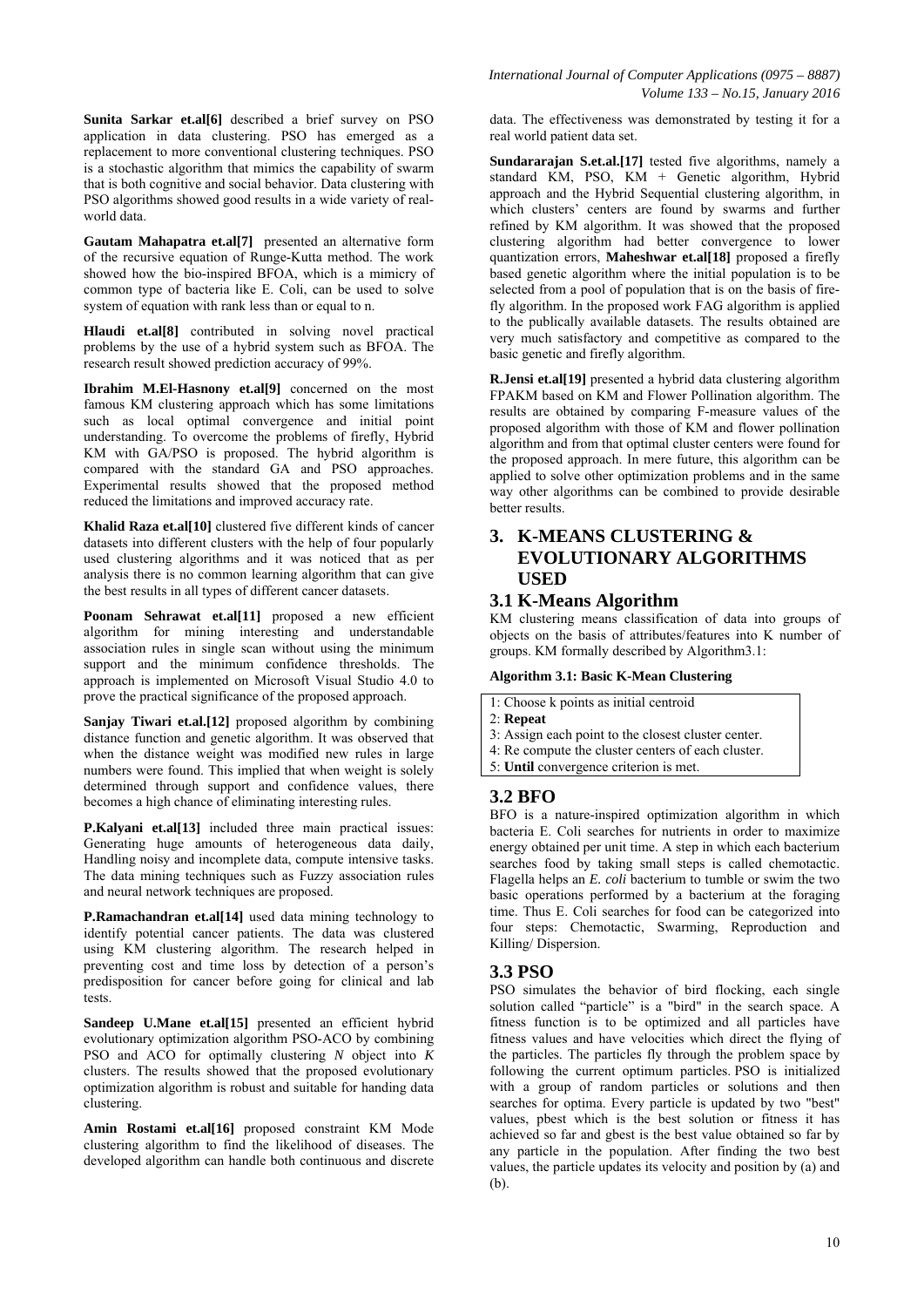$v[$   $] = v[$   $] + c1$  \* rand( ) \* (pbest[  $]$  – present[  $]$ ) + c2 \* rand( ) \* (gbest[ ] – present[ ])…………...(a)

present[ ] = present[ ] + v[ ]……….........…….(b)

 $v[i]$  is the particle velocity, present  $[i]$  is the current particle position. rand ( ) is a random number b/w 0 and 1. c1, c2 are learning factors.

# **4. PROPOSED WORK**

# **4.1 Problem Description**

In this work a hybrid evolutionary optimization technique for data clustering is used which used KM objective function for data clustering. BFO and PSO are used in combination so that speed issue in global optimization algorithms and iteration jump issue in PSO can be overcome.

# **4.2 Proposed Algorithm**

In the proposed work, random direction of bacteria is controlled by PSO. The velocity of swarm particles in PSO is continuously updated considering fitness output function of BFO until swimming step. This updated velocity as per PSO algorithm will serve as the direction of bacteria. After that reproduction and killing/dispersion steps of bacteria follow. So the position of cluster heads amongst the data is optimized so that rest data settle down near to those cluster heads and get classified. Pseudo steps of the algorithm:

| Load input clustering data                                       |  |  |  |  |  |  |  |
|------------------------------------------------------------------|--|--|--|--|--|--|--|
| Find out the number of attributes in the data                    |  |  |  |  |  |  |  |
| For $ii=1$ : number of attributes                                |  |  |  |  |  |  |  |
| Inputattribute=inputdata(attributes)                             |  |  |  |  |  |  |  |
| Choose number of cluster heads                                   |  |  |  |  |  |  |  |
| Initialize all variables and steps in BFO and PSO optimization   |  |  |  |  |  |  |  |
| algorithm                                                        |  |  |  |  |  |  |  |
| For 1: killing/dispersion steps                                  |  |  |  |  |  |  |  |
| For 1: reproduction steps                                        |  |  |  |  |  |  |  |
| For 1: swarming steps                                            |  |  |  |  |  |  |  |
| For 1: chemotactic steps                                         |  |  |  |  |  |  |  |
| Pass each initial bacteria positions to objective function       |  |  |  |  |  |  |  |
| Calculate the MSE using equation:                                |  |  |  |  |  |  |  |
| $MSE = \sum_{i=1 \text{ to } K} \sum_{x \in c_i} dist(C_i, X)^2$ |  |  |  |  |  |  |  |
| Update the bacteria's positions as described in section 3.2      |  |  |  |  |  |  |  |
| Call objective function again                                    |  |  |  |  |  |  |  |
| Chemotactic steps end                                            |  |  |  |  |  |  |  |
| Swarming steps end                                               |  |  |  |  |  |  |  |
| Assign bacteria position as the current position in PSO          |  |  |  |  |  |  |  |
| Take out the minimum value of the fitness function and that      |  |  |  |  |  |  |  |
| bacteria's position will serve as local best position of swarms  |  |  |  |  |  |  |  |
| Again index of minimum of fitness calculated in previous step    |  |  |  |  |  |  |  |
| serves the global best position for swarms                       |  |  |  |  |  |  |  |
| Update the velocity of swarm particles as in section 3.3.1       |  |  |  |  |  |  |  |
| Direction of bacteria=velocity of swarms                         |  |  |  |  |  |  |  |
| Reproduce the bacteria                                           |  |  |  |  |  |  |  |
| Reproduction steps end                                           |  |  |  |  |  |  |  |
| Kill the bacteria if random value if greater than probability,   |  |  |  |  |  |  |  |
| otherwise disperse it                                            |  |  |  |  |  |  |  |
| Elimination/dispersal steps end                                  |  |  |  |  |  |  |  |
| Assign the data of attribute to corresponding cluster which      |  |  |  |  |  |  |  |
| will be nearest to them                                          |  |  |  |  |  |  |  |
| Repeat all above steps for all attributes in the data            |  |  |  |  |  |  |  |
| Calculate the f-measure                                          |  |  |  |  |  |  |  |
| End                                                              |  |  |  |  |  |  |  |

F-measure is a measure of a test's accuracy. Flow chart is shown below.



### **5. RESULTS AND DISCUSSION**

In this work the data is classified by using optimized KM clustering approach. BFO and PSO are two Evolutionary algorithms that are combined to form BPSO algorithm. The results are compared in terms of F-measure by using MATLAB tool, six datasets described in Table 5.1 have been used which are taken from ftp://ftp.ics.uci.edu./pub/machinelearning databases/.

**Table 5.1: Dataset Names** 

|   | Dataset           | Attributes | Classes | Instances |
|---|-------------------|------------|---------|-----------|
|   | Liver<br>disorder |            | 2       | 345       |
| 2 | Iris              |            | 3       | 150       |
| 3 | Wine              | 13         | 3       | 178       |
| 4 | Glass             | 9          | 6       | 214       |
| 5 | Thyroid           | 5          | 6       | 215       |
| 6 | <b>CMC</b>        | 10         | 3       | 1473      |

Combined results of all attributes are used to calculate the min, max, std deviation and avg of F-measure. Example of iris data with 4 attributes is shown in Table 5.2.

**Table 5.2: Fitness Value Function plot for Iris Attributes** 

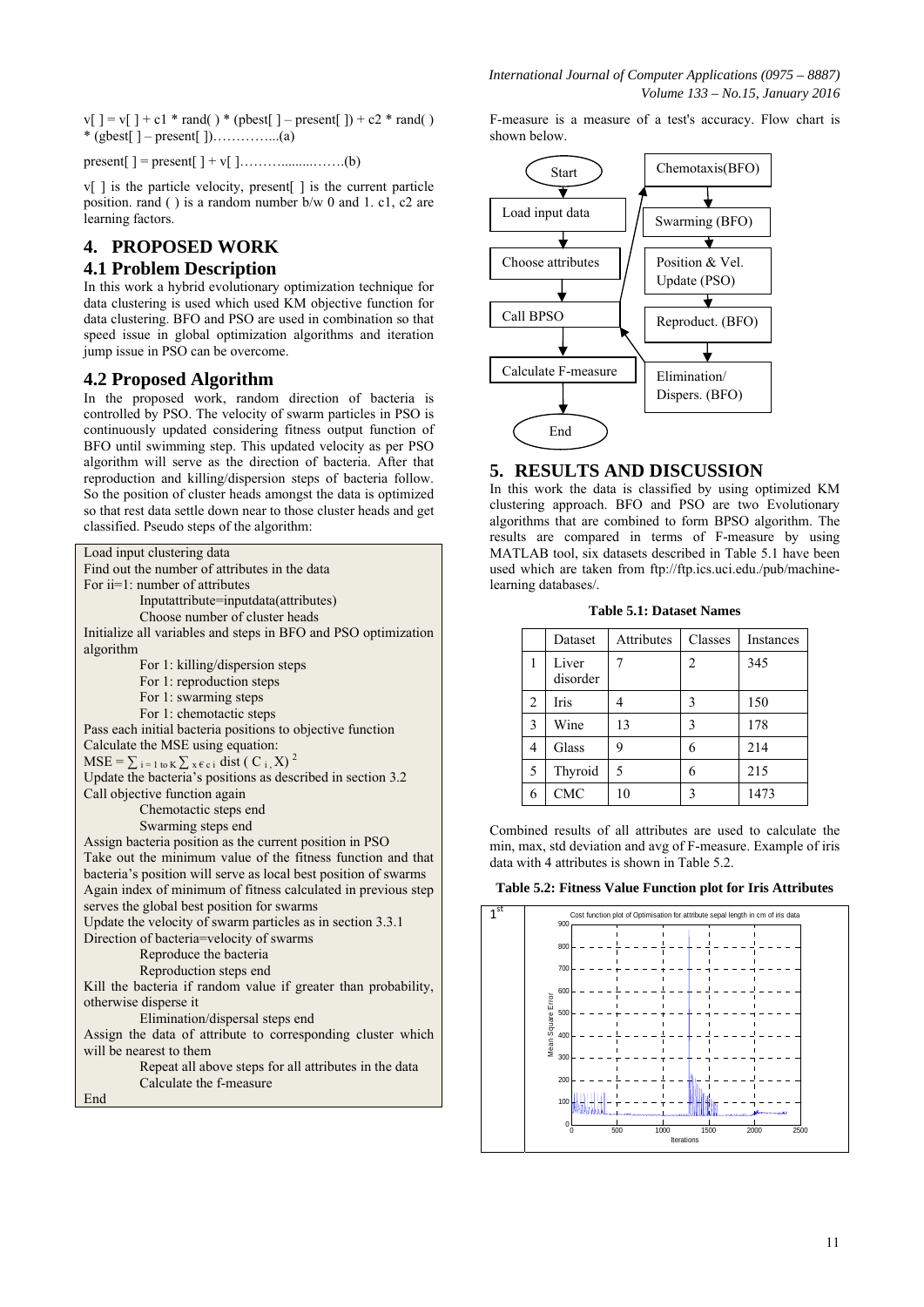

**Table 5.3: F-measure Comparison** 

| Data        |           | F-meas. |         |          |         |
|-------------|-----------|---------|---------|----------|---------|
|             |           | Fmin    | Fmax    | Favg     | Fstd    |
| Liver       | KM        | .519459 | .959984 | .788855  | .210787 |
|             | Pro.      | .474188 | .959936 | .724632  | .217614 |
| <b>Iris</b> | <b>KM</b> | .566273 | .959984 | .798872  | .189462 |
|             | Pro.      | .565892 | .959984 | .775703  | .170778 |
| Wine        | KM        | .421926 | .791354 | .609064  | .102975 |
|             | Pro.      | .436564 | .764669 | .589900  | .095845 |
| Glass       | KM        | .292118 | .698191 | .389626  | .114299 |
|             | Pro.      | .332840 | .689607 | .399367  | .104201 |
| Thyr.       | <b>KM</b> | .705597 | .813951 | .749209  | .041964 |
|             | Pro.      | .608734 | .834881 | .716553  | .087047 |
| <b>CMC</b>  | KM        | .395856 | .503563 | 0.454815 | .041383 |
|             | Pro.      | .395856 | .503725 | .456368  | .035027 |



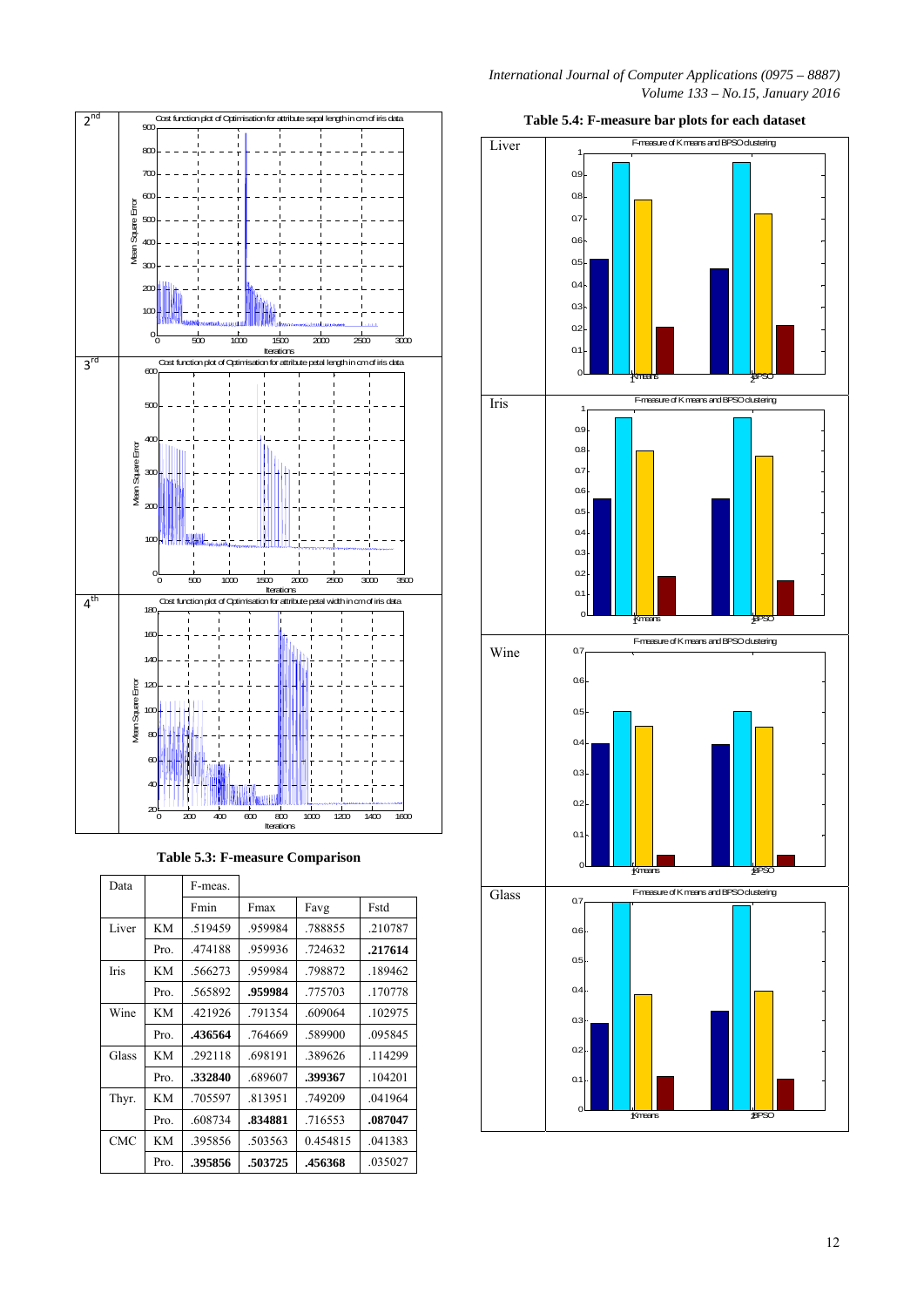



# **6. CONCLUSION & DISCUSSION**

#### **6.1 Conclusion**

In this dissertation, the problem of initializing centroids randomly by K-clustering has been solved by introducing an evolutionary clustering optimized KM technique. To optimize KM, an algorithm is proposed in which data clustering concept of K is utilized. Hybrid BFO and PSO are used. Cluster heads position optimized by BFO serves as input for particles' positions in PSO and it updates the velocity of particles as per the velocity update formula of PSO. The position of centroids is initialized randomly only but later on the position changes as per tuning method of respective optimization technique. Comparison of results with basic KM algorithm is done in terms of F-measure. Standard deviation comparison as in Figure 5.2 shows improvement.

# **6.2 Future Scope**

There are several different ways to extend the output results. First, the current model can deal with only a simple case of basic KM clustering in which the initial centroids are chosen randomly but there can be other ways to initialize the centroids, e.g., multiple runs, hierarchical clustering, etc. It could be considered a research study in itself to find a method of choosing these points. Second, the algorithms (BFO and PSO) combined in the proposed work to optimize the basic KM can be replaced by other combination of genetic algorithms and comparison among BFO, PSO and BPSO can also be done.

#### **7. ACKNOWLEDGMENT**

The author would like to thank her guide for her guidance and her family for their cooperation and moral support. This would not have been possible without their proper guidance. The author is thankful to all sources of information for their help in completing research work.

#### **8. REFERENCES**

- [1]. Nikhil Kushwaha, Vimal Singh Bisht, Gautam Shah, "Genetic Algorithm based Bacterial Foraging Approach for Optimization", *International Journal of Computer Applications (IJCA)*, 2012.
- [2]. Tarun Kumar Sharma, Millie Pant "Improved Swarm Bee Algorithm for Global Optimization", *International Journal of Computer Applications (IJCA), International Conference on Recent Advances and Future Trends in Information Technology* (iRAFIT2012).
- [3]. Vipul Sharma, S.S. Pattnaik, Tanuj Garg, "A Review of Bacterial Foraging Optimization and Its Applications", *International Journal of Computer Applications (IJCA)*, (2012).
- [4]. Yang Yong, "The Research of Imbalanced Data Set of Sample Sampling Method Based on K-Means Cluster and Genetic Algorithm", *International Conference on Future Electrical Power and Energy Systems (SciVerse ScienceDirect),* 2012.
- [5]. Youguo Li, Haiyan Wu, "A Clustering Method Based on K-Means Algorithm", *International Conference on Solid State Devices and Materials Science (SciVerse ScienceDirect)*, 2012.
- [6]. Sunita Sarkar, Arindam Roy and Bipul Shyam Purkayastha, "Application of Particle Swarm Optimization in Data Clustering: A Survey", *International Journal of Computer Applications* (0975– 8887) Volume 65– No.25, March 2013.
- [7]. Gautam Mahapatra, Soumya Banerjee, "A Study of Bacterial Foraging Optimization Algorithm and its Applications to Solve Simultaneous Equations", *International Journal of Computer Applications* (0975 – 8887) Volume 72– No.5, May 2013.
- [8]. Hlaudi Daniel Masethe, Mosima Anna Masethe," Prediction of Heart Disease using Classification Algorithms", *Proceedings of the World Congress on Engineering and Computer Science,* 2014 Vol. II.
- [9]. Ibrahim M. El-Hasnony, Hazem M. El Bakry, Ahmed A. Saleh," Data Mining Techniques for Medical Applications: A Survey", *Mathematical Methods in Science and Mechanics*, 2014.